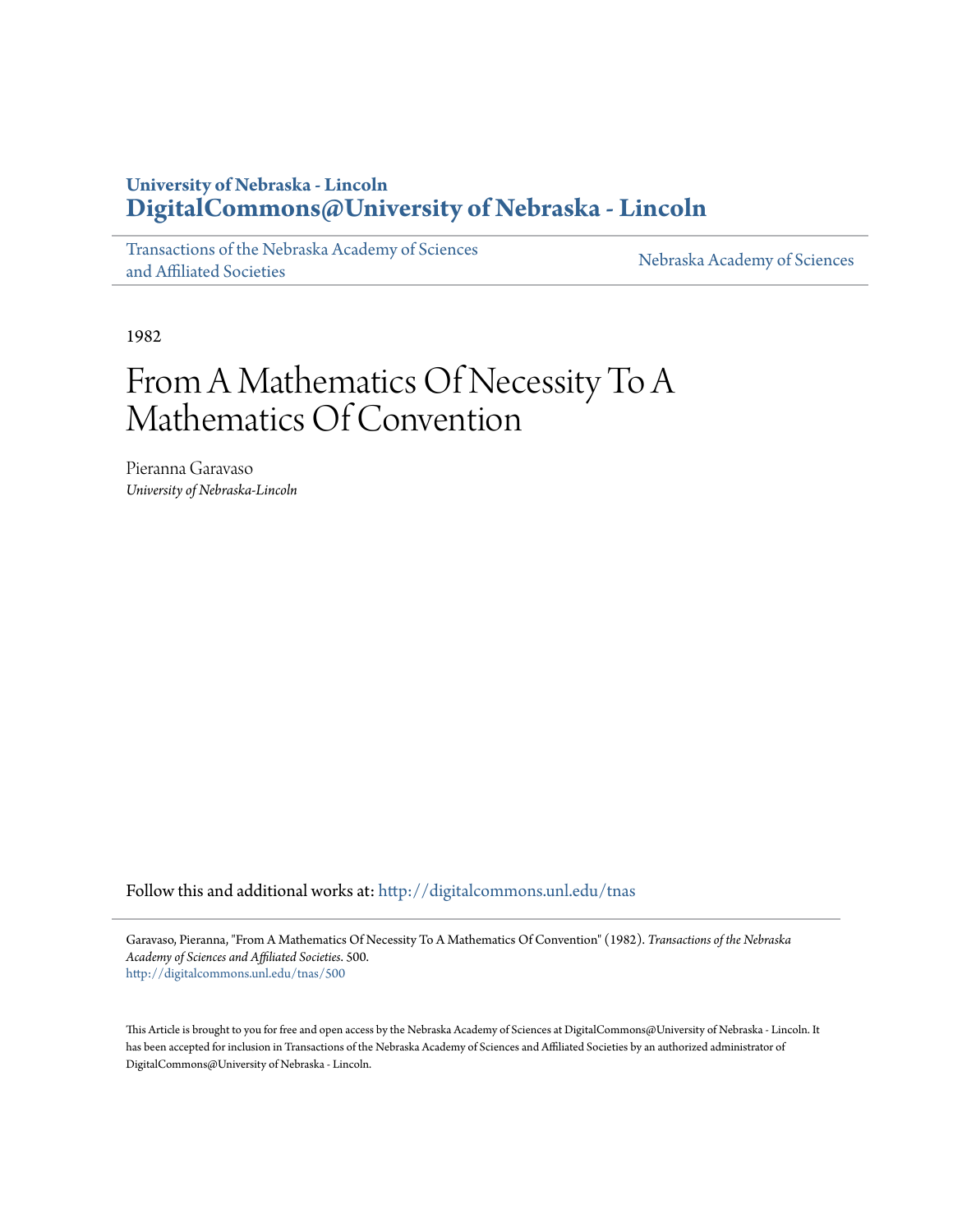## **FROM A MATHEMATICS OF NECESSITY**

# **TO A MATHEMATICS OF CONVENTION**

Pieranna Garavaso

Department of Philosophy University of Nebraska-Lincoln Lincoln, Nebraska 68588

In Wittgenstein's speculation the transition from the philosophical point of view expressed in the *Tractatus logico-philosophicus* to the later development of his thought, as it is reflected in the *Philosophical investigations* and *On certainty,* is relevant also to his conception of mathematics.

In particular, while in the *Tractatus,* mathematics is not given an account of its own, independent of the account which is given to logic, the *Remarks on the foundations of mathematics* seems to offer sufficient evidence for the belief that, in the late stage of Wittgenstein's speculation, the analysis of the foundations of mathematics received an explicit treatment on its own.

This discussion is concerned with the attempt to illustrate the transformation which occurred in Wittgenstein's way of conceiving mathematics; that is to say, with the passage from the original idea of mathematics as a discipline, on a par with logic itself, reflecting the unmodifiable, and therefore necessary, features of the logical structure of the world, to the more "intuitionistic" conception of mathematics, as a constructive activity, leading to merely conventional truths.

The different connotations of the notion of "truth," in relation to these two different conceptions of mathematics, are also considered.

t t t

The purpose of this paper is to sketch some features of the development and transformation of Wittgenstein's account of mathematics and mathematical truth from his first work (Wittgenstein, 1922) to the later development of his thought (Wittgenstein, 1956).

Let us start directly in outlining those main features of Wittgenstein's early conception of mathematics in such a way that, in the end, we will have the ground that we need for the comparison with the later view.

Three aspects will be addressed: (1) the form of mathematical propositions, (2) the relation between logic and

mathematics, and (3) the character of necessity of mathematical truth.

The transition from the claim, "The propositions of logic are tautologies," to the remark, "Logic is not a body of doctrine, but a mirror-image of the world. Logic is transcendental," is significant.

In the following passage, both the link and the differentiation between logic and mathematics can be found. The assertion that "Mathematics is a logical method" defines the link, but already suggests a differentiation. "The propositions of mathematics are equations, and therefore pseudo-propositions" specifies the difference, without denying kinship.

Logical propositions cannot be regarded as standardly meaningful propositions, such as those of the natural sciences. The characterization of logical propositions as tautologies, *i. e.,*  as propositions which say nothing because of their being "unconditionally true," and therefore, such as to admit "all possible situations," attributes to them "a unique status among all propositions" (Wittgenstein, 1922:69 and 121).

The truth-table method that allows the determination of the truth-value of complex propositions through knowledge of the truth-values of the elementary propositions with which they are constructed (Wittgenstein, 1922:73), and therefore theoretically succeeds in reducing the question of the truthvalue of propositions to the empirically verifiable correspondence between states of affairs, actually existing in the world, and elementary propositions picturing them, brings into evidence the peculiarity of tautologies as propositions always true, regardless of the truth-values of their truth-functional components (Wittgenstein, 1922:69 and 121).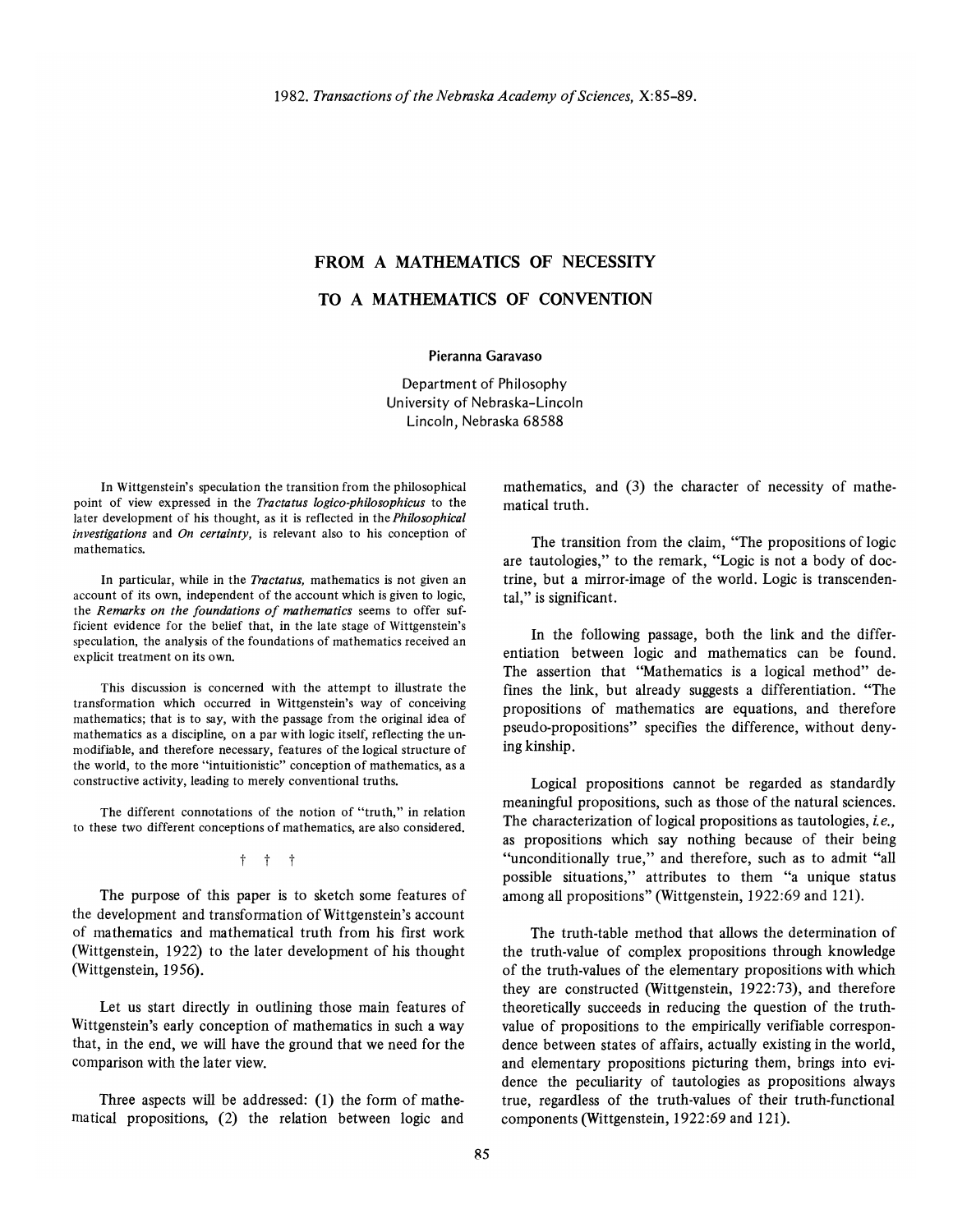#### 86 P. Garavaso

What about mathematical propositions? They are not tautologies, since they are not discovered to be "unconditionally true" independently of the truth of their truthfunctional components. The peculiarity that makes them pseudo-propositions is, as in the case of logical propositions, a certain lacking of any "content." There is nothing comparable to what the pictured state of affairs represents for a proposition of the natural sciences.

The assertion that "A proposition of mathematics does not express a thought" (Wittgenstein, 1922: 133) is a denial of any representational content in a mathematical proposition. Since "A thought is a proposition with a sense" (Wittgenstein, 1922:35) and "A proposition [it can be presupposed that here Wittgenstein was thinking of a 'proposition with a sense'] is a picture of reality" (Wittgenstein, 1922:39), and since "Instead of 'This proposition has such and such a sense' we can simply say 'This proposition represents such and such situation'" (Wittgenstein, 1922:43), it follows that a mathematical proposition does not represent any situation, *i.e.,* is not a picture of reality.

This lack of a *"sinn"* of mathematical propositions is shown in their form itself, since, because they are equations, they are pseudo-propositions (Wittgenstein,  $1922:133$ ).

Before advancing the analysis of the form of the equation, a too hastily formed conclusion that could be derived from the account of the senselessness of mathematical, and more generally, logical propositions, namely their absolute meaninglessness or uselessness is questioned.

It is essential to stress that for Wittgenstein to say that logical and mathematical propositions have no sense (they are *"sinnlos")* is not the same as saying that they are nonsensical *("unsinnig")*; as clearly stated in the propositions above mentioned, *"sinn"* is had only by propositions of natural sciences. The fact that logical and mathematical propositions lack it does not suffice to make them *"unsinnig"-as* for example philosophical propositions are (Wittgenstein, 1922:37).

This relevant difference cannot be justified unless the denial of sense of logical and mathematical propositions is not meant as equivalent to a denial of relevance or worth. Logical and mathematical propositions are not queer mixtures of signs; on the contrary, they perform the role of showing the logical structure of the world: "The logic of the world, which is shown in tautologies by the propositions of logic, is shown in equations by mathematics" (Wittgenstein, 1922:133).

Therefore, in order to explain both their emptiness and their function, it could be said that they have not a subject matter in the way in which empirical propositions do (Wittgenstein, 1922:129), or that the relation between a logical proposition and what is shown by it is different from the relation between empirical propositions and their subject matter.

Empirical propositions *picture* their subject matter; logical propositions *show* what only improperly can be called their subject matter, "the logic of the world."

Hence, the "unique status" of logical and mathematical propositions is not due merely to lack of sense or to a difference of subject matter in comparison with empirical propositions; rather, their status can be understood only by taking into consideration *how* these two types of propositions refer to the world, and this is primarily reflected in their *form.* 

Mathematical propositions are all of the form a=a, or a=b. But, it is not the case that the supposed identity of reference of the two expressions on the two sides of the equality is asserted by the equation. Rather, the contrary is true: The equation can be written because of the already known identity of the two expressions (Wittgenstein, 1922: 135 and 134).

What is stated, by asserting the identity of the two signs/ symbols or expressions, is their capability of being substituted for one another. Therefore, for this reason, equations are in a certain way superfluous: ". . . the essential point about an equation is that it is not necessary in order to show that the two expressions connected by the sign of equality have the same meaning, since this can be seen from the two expressions themselves" (Wittgenstein, 1922:133).

The sign of identity cannot establish or produce the equivalence of the two expressions it unites, but on the contrary only because the two expressions have already been known to be equivalent, can the sign of identity be employed.

It really seems that there are only two alternatives with regard to the use of this sign: either it can be eliminated from our language (Wittgenstein, 1922:105), because the identity or the difference of objects is to be resolved by the mere identity or difference of signs denoting the objects, or its relevance has to be seen not in its power of equating two different expressions-since, were the equivalence of the two expressions not yet known, the sign of identity itself could not be used - but in being the instrument through which some, in a certain way useful, transitions from a set of expressions to another set of different expressions can be performed.

Being an equation is not something accidental for mathematical propositions: "It is the essential characteristic of mathematical method that it employs equations" (Wittgenstein, 1922:135).

Thus, mathematical propositions fall under the second of the possible alternatives. They have a function which requires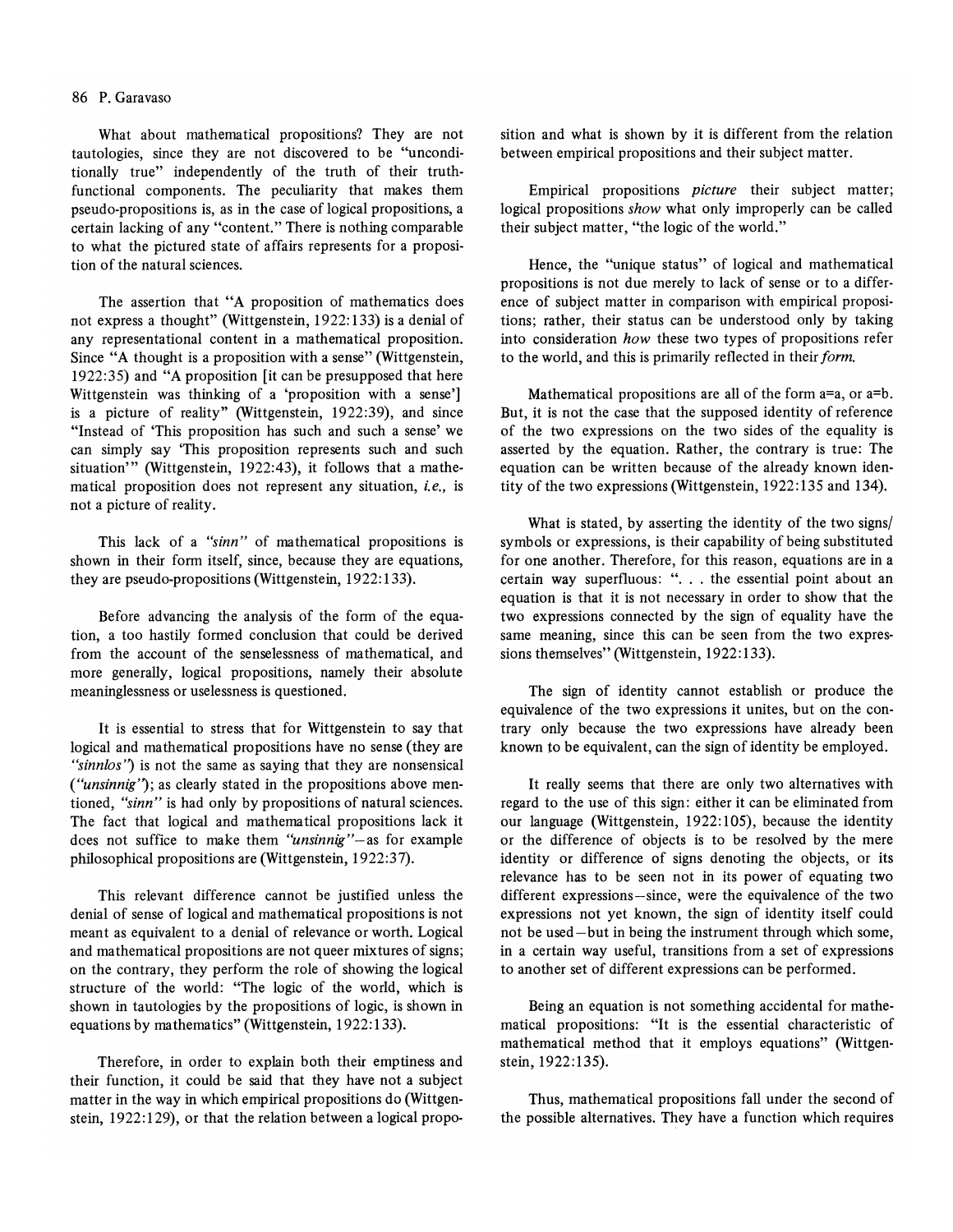their being equations. And since the legitimate use of the sign of identity is subsequent to the actual equivalence of the expressions, mathematical propositions, according to Wittgenstein, are not only true, but obviously true.

Similarly, as already mentioned, logical propositions are "unconditionally true."

Neither in logic nor in mathematics is any mistake or unexpected discovery possible (Wittgenstein, 1922:95, 133, and 129).

Their validity *a priori* is connected with the capability of conceiving a world: "What makes logic a priori is the *impossibility* of illogical thought" (Wittgenstein, 1922:95).

In summary, mathematical and logical propositions are similar in the following respects: (1) they share the feature of being different from the propositions of natural science: neither mathematical nor logical propositions picture facts; (2) they both show the logical structure of the world; and (3) they are either "obviously" or "unconditionally" true.

On the other hand, they are different in two says: (1) mathematical propositions are equations and not tautologies, and (2) their peculiar function is to allow the transition from a set of expressions not belonging to mathematics to another set of expressions not belonging to mathematics.

In this paper the early view Wittgenstein (1922) held on mathematics will not be criticized. The purpose, rather, is to outline a comparison between his earlier and later positions.

Nonetheless, some directions along which a critical analysis would be developed are mentioned:

- 1. The characterization of mathematical truths as equations always obviously true does not seem to cover the whole field of mathematically true propositions.
- 2. The account of identity, which constitutes the basis of the early theory of mathematics, leaves unsolved the problem of the status of identity itself: its not being "an essential constituent of conceptual notation," if can be understood with regard to the objects, whose difference or equality might be solved through a less rich and various use of signs, seems to be compatible with an account of mathematics as constituted only of propositions employing the sign of identity, only on the basis of the assumption of an eventual total superfluity of mathematics itself.
- 3. Finally, the relation between logic and mathematics

Mathematics of necessity to mathematics of convention 87

cannot be interpreted as a relation of mere inclusion of the second in the first, as a logicist reading of the first work (Wittgenstein, 1922) would suggest: some difference between the two is stressed and the common characteristic of showing the logical structure of the world is asserted in a rather vague way.

Let us come back now to the main aim of this exposition. It should be clear enough at this point why Wittgenstein's early conception of mathematics (1922) is characterized as a "mathematics of necessity."

If that account of mathematics is examined, the idea of a presupposed relation of kinship linking logic and mathematics is easily envisioned. One of the essential features that distinguishes this relation is the *a priori* necessary truth of this set of propositions.

Furthermore, their necessity wholly derives from their peculiar link to the world, *i.e.,* their lacking any pictorial connection with states of affairs, and their showing the logical structure of the world.

What then is Wittgenstein's (1956) account of mathematical propositions, of their form, of their relation to logic, and finally of their truth in the later development?

First, there is no explicit restriction of mathematical propositions to equations, but despite this the points of contact seem numerous: the examples of mathematical propositions are generally equations, the discussion related to the notion of "calculations" is developed through the presentation of equations, and the discussion of the concept of "proof" relies again on inferences whose steps are justified on the basis of the equivalence of the various lines.

Furthermore, mathematical propositions are used for the transition from sets of true propositions to different sets of true propositions.

Yet despite these similarities with the early writing (Wittgenstein, 1922), the fact that no restriction on the form of mathematical propositions is given is not wholly irrelevant: mathematics is "a MOTLEY of techniques of proof," and in addition is regarded as not being "a sharply delimited concept"(Wittgenstein, 1956:84eand 155e).

Perhaps Wittgenstein was still convinced of the possibility of reducing all mathematical truths to the form of equation, but it seems that his first concern was to give the most general and comprehensive account of all the various branches of this "science" ("bird's eye view"), rather than to synthesize most of its features into a small number of characterizations ("the general form of the proposition").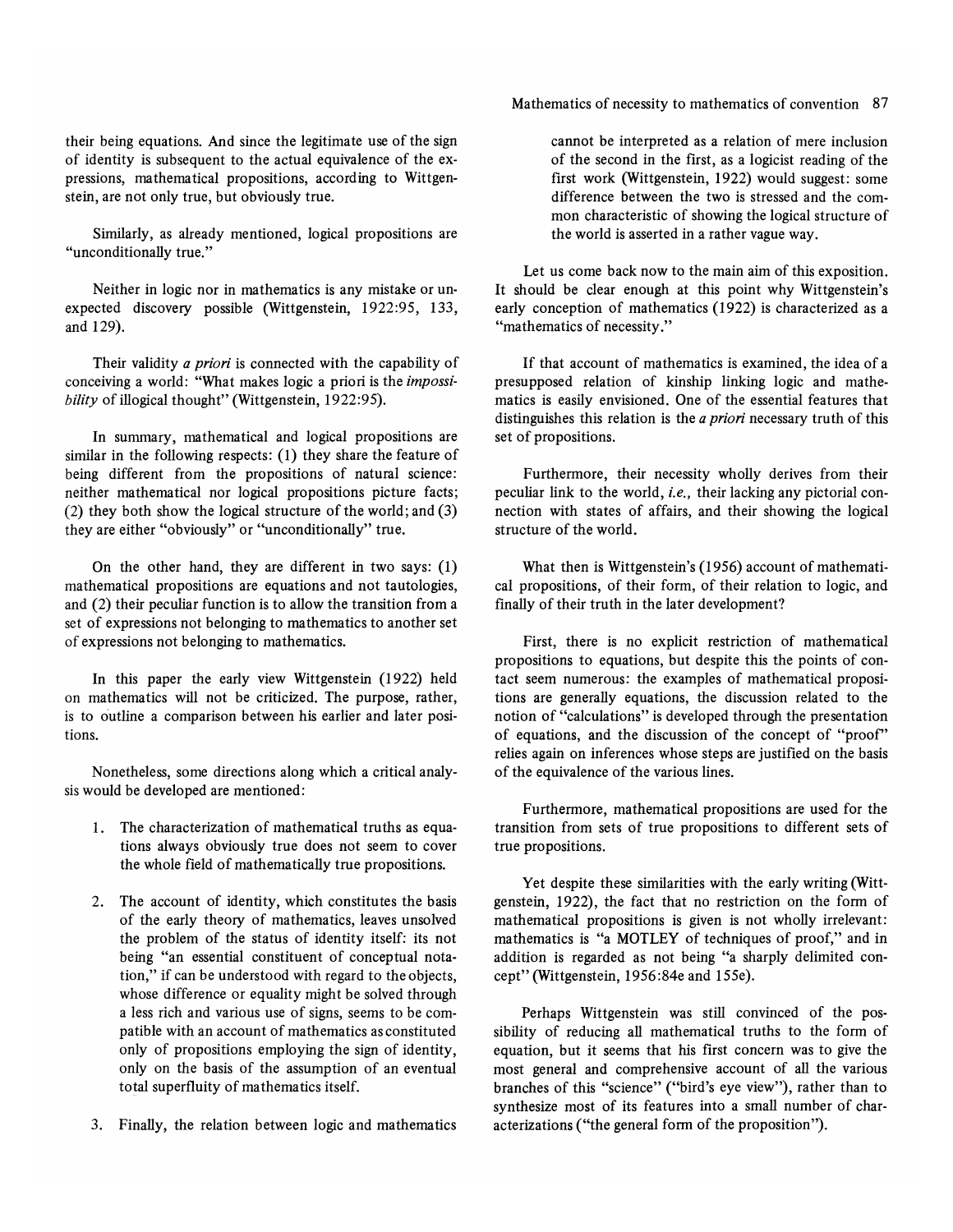#### 88 P. Garavaso

Let us now consider in the second work, what in the first seemed to be the central point of Wittgenstein's conception of mathematics, namely its relation to logic.

First, the differentiation of logical and mathematical propositions from empirical propositions remains, though the grounds of the difference have changed. Wittgenstein's approach to this topic was on the line of an epistemological analysis, *i.e.*, he considered the different quality of the certainty that distinguishes our conviction of a mathematical truth from our conviction of an empirical truth.

The inexorability of mathematical and logical inferences, the way that we do not even imagine to call in question the certainty of their conclusions, is peculiar to them, strictly connected with their function in our life, and independent of experience. This, on the contrary, supports the truth of those empirical propositions we regard as true (Wittgenstein, 1956: 24e and 27e): "Why are the Newtonian laws not axioms of mathematics? Because we could quite well imagine things being otherwise .... A proposition which it is supposed to be possible to imagine as other than true has a different *function* from one for which this does not hold" (Wittgenstein, 1956: l14e).

Through the discussion of "experiment" and repeated assertion that the result of each mathematical proof is not unexpected, Wittgenstein stressed the *"fundamental* difference, together with an apparent similarity, between the roles of an arithmetical proposition and an empirical proposition" (Wittgenstein, 1956:32e).

In effect, form and empirical content are not features that characterize propositions as empirical or non-empirical (Wittgenstein, 1956:13e and 75e).

Calculation, the main mathematical activity with which Wittgenstein dealt, is not an experiment when it is normally performed: there is no expectancy of unpredictable results. Yet there may be a situation in which the same expressions that in a normal activity of calculating are mathematical expressions can turn into the steps of an experiment. The analogy with the action of "lighting the stove in the morning" seems very enlightening. Indeed this action is surely performed, under normal circumstances, with a specific purpose, but nothing in the action itself can forbid the performance of this same action for an experiment. Analogously, calculation is normally one of the mathematical activities performed with propositions, whose characteristic is that of following certain rules in such a way that nothing unexpected, uncertain, or ambiguous can result. But, nothing in the propositions rules out the possibility of using them with the aim of performing an experiment, *e.g.,* when "the teacher makes the pupil do a calculation in order to see whether he can calculate" (Wittgenstein, 1956:95e, 97e, 98e, and 9ge).

What is then the root of cogency with which mathematical proofs, calculations, and measurements convince us of the truth of their results?

The analysis of logical inference reveals both similarity and difference between Wittgenstein's early (1922) and late (1956) points of view.

In fact, if on one side mathematics and logic are still regarded as fields of linguistic expression in which absolute certainty, "peculiar solidity," and "unassailable position," are warranted, on the other side is a severe criticism of the justification of these characteristics in terms of any metaphysical correspondence with a mysterious structure, essence, or truth in reality (Wittgenstein, 1956:5e and 47e).

In particular, Wittgenstein denied the myth present in his first account, namely that "logic is a kind of ultra-physics, the description of the 'logical structure' of the world, which we perceive through a kind of ultra-experience."

In opposition to the theory of logic as "showing" the necessary *a priori* structure of the world, and analogously to the theory of logic as "grammar," *i.e.,* as the set of rules of every language-game connected to a form of life (Wittgenstein, 1968), in his late account the explanation of the cogency of logical inferences, through which mathematical truths are derived, is the function that our use of these expressions gave to them.

The starting point is the acknowledgment of mathematics as one of the many activities of our life and only from the peculiar role it has in our life, does the necessity of logical inferences derive (Wittgenstein, 1956:3e and 37e).

Therefore, the "hardness of the logical *must"* is wholly dependent upon our conventional, agreed conception of what line logical thinking should follow; the "inexorability" of logic is nothing but the actual fact that we are inexorable in applying these laws. And this is only because, in our activities, this particular way of inferring, counting, and calculating resulted to be the most useful, and the fittest to our practical purposes (Wittgenstein, 1956:35e, 37e, and I07e).

A calculation procedure that always gave different results in different situations or repetitions of the same calculi, would be of less use in our life.

With the shifting of the foundations of logic and correctness of inferring from the ideal correspondence with the structure of the world to our practical obedience to the logical rules, the notions of truth and of right and wrong change deeply: "But is this counting only a *use,* then; isn't there also some truth corresponding to this sequence?" "The *truth* is